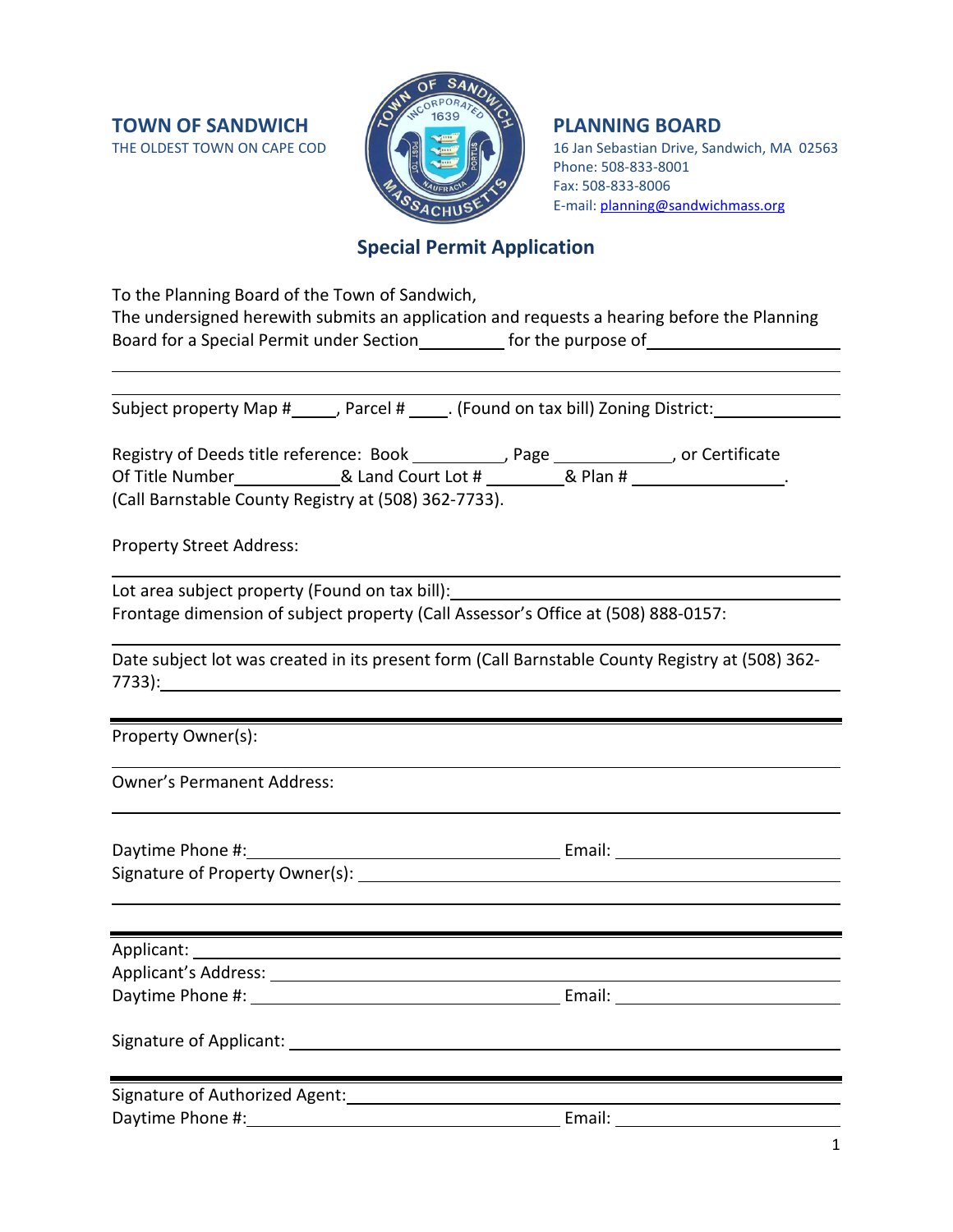# **Please read packet before submitting application.**

# **Submission Requirements for Special Permit Applications**

## **Two (2) copies of the following:**

Section 1340:

 $\circ$  Completed application form. Applications may be submitted electronically or by hard copy. The Department of Planning & Development is authorized to require up to ten (10) hard copies of all materials.

#### **(Two copies of this form must be stamped in by the Town Clerk's office prior to submission. One copy stays with the Town Clerk. The original is filed with the Planning Board Application)**

- o Written request for waiver of any submission requirements.
- o Photographs of premises and all adjoining structures.
- o A **site plan prepared** to a scale of 1" = 40' minimum, **by a Massachusetts Registered Architect, Landscape Architect, Civil Engineer or Land Surveyor,** illustrating:
	- o The shape and location of the proposed building(s) and proposed addition(s).

(*Section 2600 details setback requirements.*)

- o Vehicular and pedestrian circulation.
- o Proposed parking including service vehicles. (*Section 3120 defines parking requirements*.)
- o Entranceways, roadways, sidewalks and loading areas.
- o The general extent and nature of proposed cutting of natural vegetation and the proposed planting and landscaping of disturbed areas. (*Section 3500 has lot coverage requirements*.)
- o The general intentions for proposed utilities, the location and size of septic tanks and leaching fields and the handling of surface drainage.
- o The general location and types of outdoor signs. (*Town Bylaw Section 6.60 has sign sizes and types of illumination allowed*.)
- o The general location and intent of outdoor lighting. (*Section 3470 describes type and height of outdoor lighting allowed*.)
- o The general location and type of outdoor storage, fencing and screening. *Sections 3540, 3550 & 3560 describe requirements*.)
- $\circ$  Principal elevation at a scale of 1/16" = 1' minimum, showing:
	- 1. The general massing and height of the proposed facility, and (*Section 2600 lists height requirements*.)
	- 2. Any special heating, ventilation and mechanical requirements impacting the exterior.

# **Abutters Notice**

The laws governing Special Permits specify that "parties in interest" (also referred to as **abutters**) are entitled to receive **notice of the public hearing** for a special permit application and the **decision** on that application. The statute defines "parties in interest" as the person requesting the special permit for the property that is the subject of the special permit application; abutters, that is all property owners whose property directly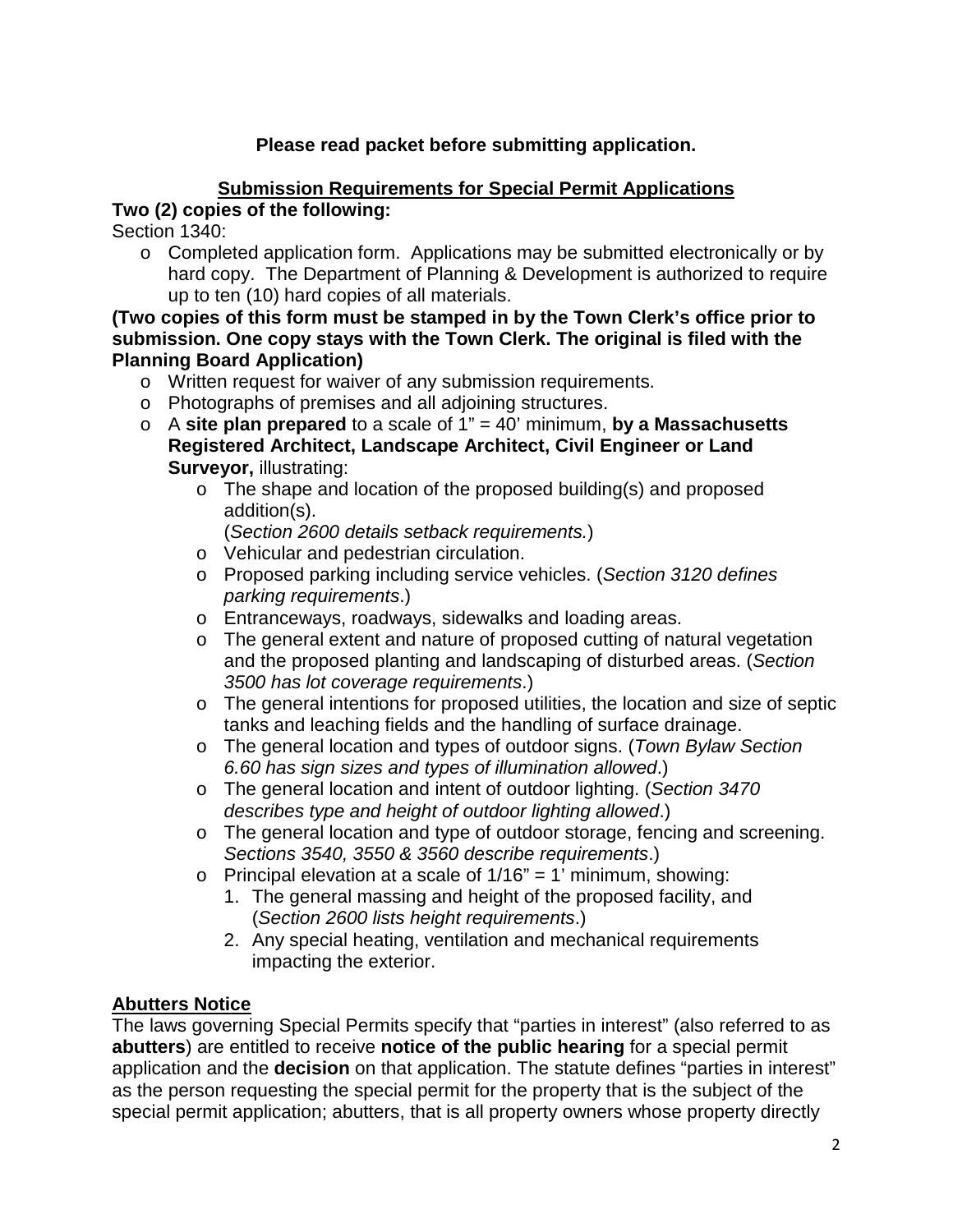abuts the property that is the subject of the special permit application; owners of land directly opposite on any street; abutters to abutters within three hundred feet of the property line of the petitioner and the Planning Boards of all abutting towns be sent notice as well. For Sandwich the abutting towns are Bourne, Barnstable, Falmouth and Mashpee. The Assessing department is familiar with these requirements.

The list of abutters must be certified by the Assessing Department. The Assessing Department is required to certify these lists in ten (10) days from the date they are received at the Assessing Department. The Assessing Department processes abutter's list certification requests in the order in which they are received. The Assessing Department will contact the person requesting certification when the list has been certified or if there are errors that require a revised abutter's certification request to be submitted to the Assessing Department. There is a fee for certifying abutter's lists. The phone number for the Assessing Department is 508-888-0157. You may also view instructions on the Town website at [www.sandwichmass.org.](http://www.sandwichmass.org/) Click on the Maps tab.

The original copy of the abutter's list certified by the Assessing Department must be submitted with the Special Permit application materials. The certified abutters list is then used by the applicant **to address the envelopes necessary for the required abutters notice** for the public hearing and for the decision.

#### *Addresses for the Planning Boards of the four abutting towns:*

| Town of Bourne | <b>Planning Board</b>             | 24 Perry Avenue, Buzzards Bay, MA 02532     |
|----------------|-----------------------------------|---------------------------------------------|
|                | Town of Barnstable Planning Board | 200 Main Street, Hyannis, MA 02601          |
|                | Town of Falmouth Planning Board   | 59 Town Hall Square, Falmouth, MA 02540     |
|                | Town of Mashpee Planning Board    | 16 Great Neck Road North, Mashpee, MA 02649 |

## **Public Hearing Notice – 1st Mailing**

The public hearing notice is mailed to each abutter and the four abutting towns **by certified mail with return receipt requested. Remember to include an envelope for the applicant and/or property owner(s). Please be sure that the envelopes are complete with the following information:**

a. Each envelope must be legibly addressed; the return address must also be placed on the upper left hand corner of the envelope:

Planning & Development Office 16 Jan Sebastian Drive, Sandwich MA 02563;

- b. Each envelope must have enough postage on it to mail one sheet of paper by certified mail return receipt requested;
- c. Each envelope must have the certified mail slips filled out;
- d. Each envelope must have the return receipt cards completely filled out. On the return receipt cards:
	- 1. The addressee is the person or organization to whom the public hearing notice is being sent.
	- 2. The service type is Certified Mail.
	- 3. The article number is the number on the Certified Mail slip.
	- 4. The return receipt cards must show the sender's address as: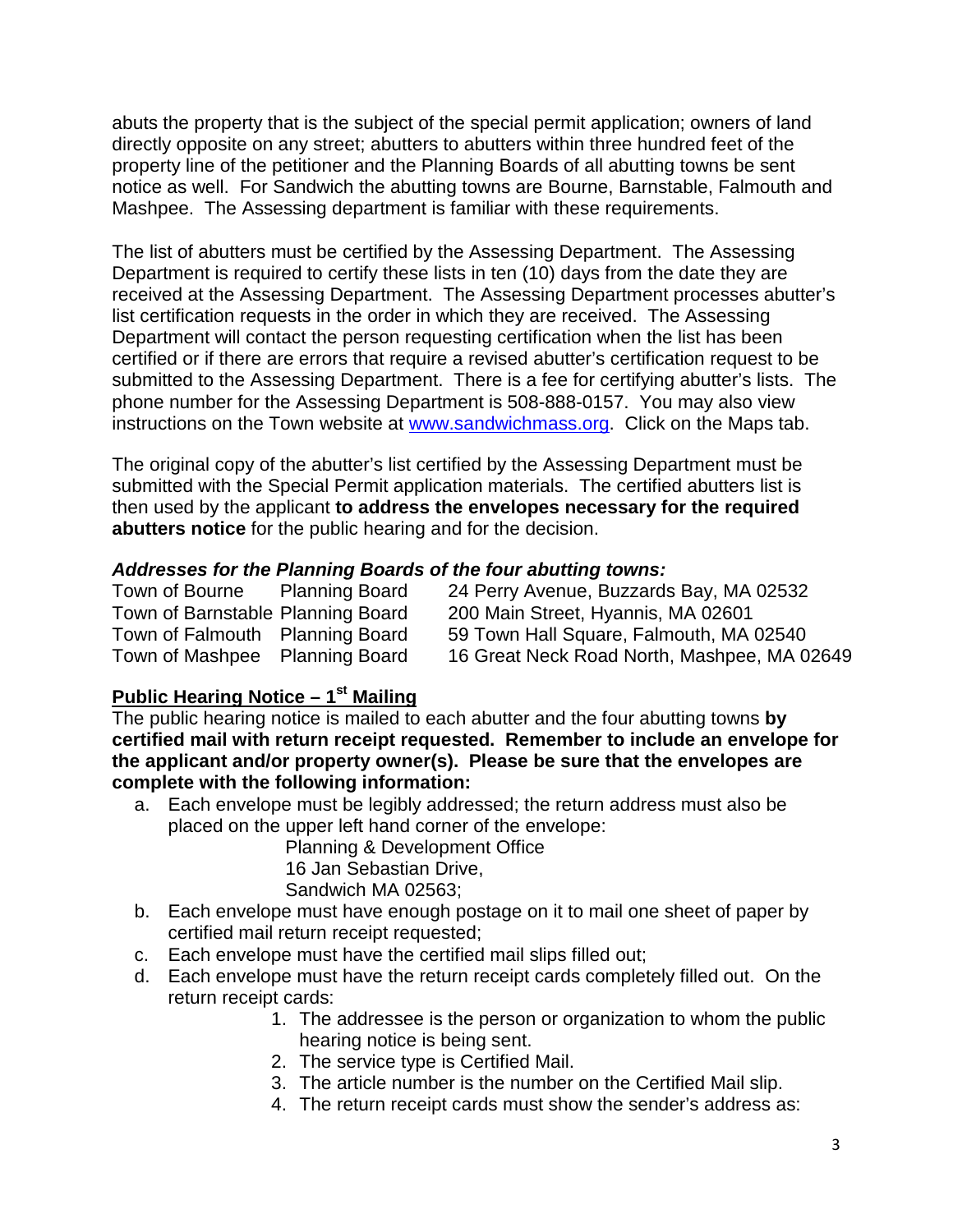Planning & Development Office 16 Jan Sebastian Drive Sandwich, MA 02563;

e. Place certified slip and green return receipt card inside each envelope and submit along with your completed application.

# **Decision – 2nd Mailing**

After the Board makes their decision the law requires that this decision must also be noticed to the abutters and the Planning Boards of the four abutting towns by regular first class mail. However, the applicant and property owner(s) must be notified by **Certified Return Receipt** (please see the above "Public Hearing Notice" section for these envelope procedures).

For the **decision** envelopes:

- a. Each envelope must be legibly addressed to the abutter or abutting town's Planning Board; the return address placed on the upper left hand corner of the envelope is: Planning & Development Office 16 Jan Sebastian Drive Sandwich MA 02563;
- b. Each envelope must have a first class stamp affixed to it.
- c. Submit these envelopes along with your competed application.

The Planning & Development Office will mail the public hearing notices and the decisions to the abutters, Towns, applicant and/or property owner(s).

If you are being represented by an attorney/consultant, make sure you include envelopes for both the public hearing notice & decision to be mailed to your attorney/consultant as well.

#### **Advertising**

The laws governing Special Permits require that a public hearing be advertised in a newspaper of general circulation. The advertisement must appear two times with the first time being not less than fourteen (14) days before the public hearing. The advertisement must state the nature of the applicant's request, along with the date, time and place where the public hearing is to be held.

The applicant is responsible for the cost of the required advertising. The Town of Sandwich has contracted with Falmouth Publishing for the advertisement of public hearing notices. Falmouth Publishing publishes the Sandwich Enterprise once a week on Fridays. A check made out to **Falmouth Publishing Co., Inc.** (please refer to Fee Schedule) is required at the time of application submittal.

#### **Next Steps**

After the close of the public hearing the law gives the Board 90 days in which to file a decision with the Town Clerk. If the Special Permit is granted, the law requires that a 20 day appeal period must elapse from the date of that Town Clerk stamp before the